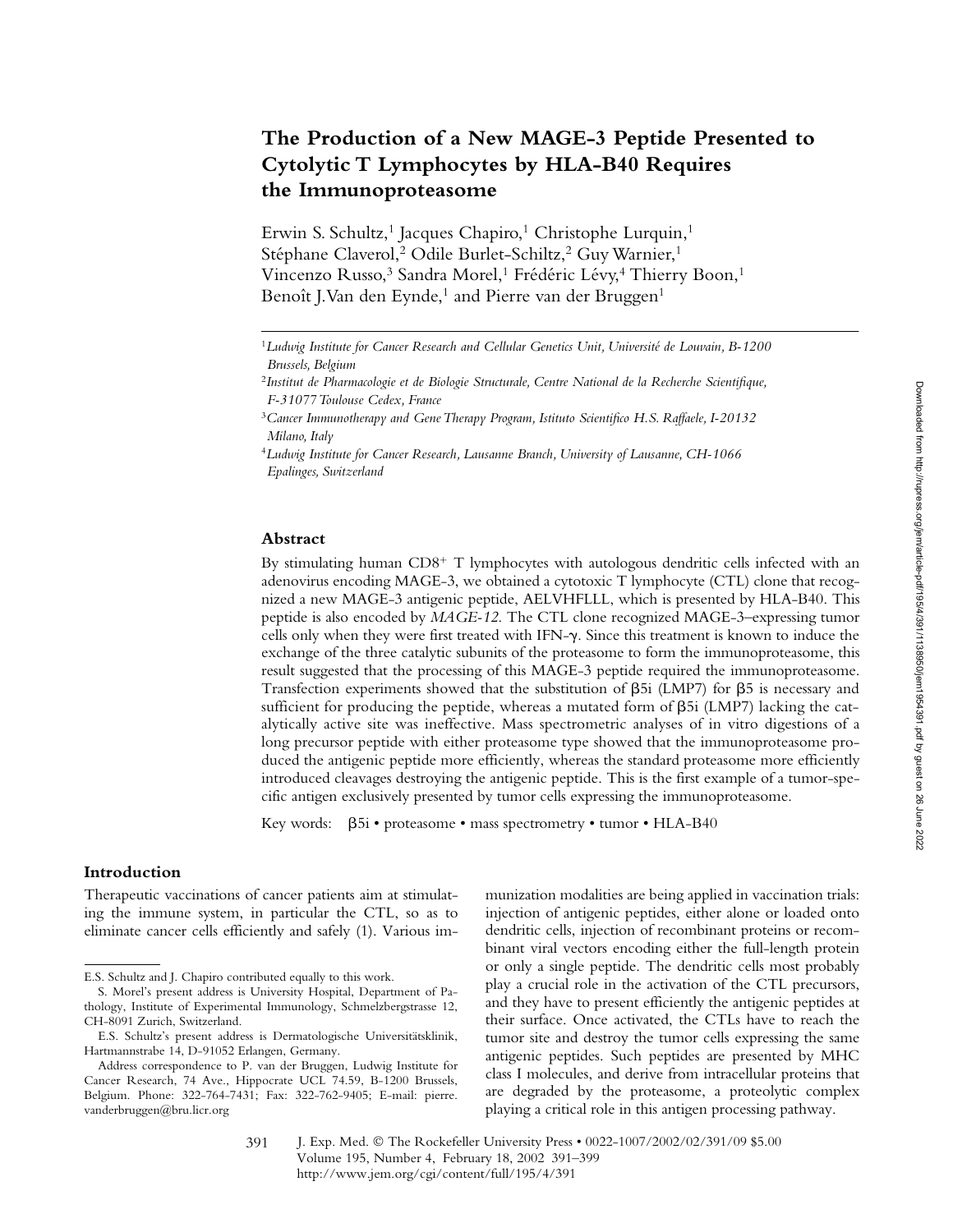The catalytic core of the standard proteasome has the shape of a barrel made of four rings, with the three catalytically active subunits,  $\beta$ 1,  $\beta$ 2, and  $\beta$ 5 located in each of the two inner rings (2). It was recently shown that mature dendritic cells express a different sort of proteasome in which the three catalytic subunits are replaced by their IFN- $\gamma$ – inducible homologs,  $\beta$ 1i (LMP2),  $\beta$ 2i (MECL1), and  $\beta$ 5i (LMP7) (3, 4). The resulting proteasome, named immunoproteasome, has slightly different catalytic activities, which can result in different cleavage specificities (5–7). Therefore, a number of antigenic peptides are not processed with the same efficiency by the immunoproteasome and by the standard proteasome (8). Most nonlymphoid cells, be they normal or tumoral, constitutively express standard proteasomes, and switch to immunoproteasomes when exposed to IFN- $\gamma$  (2).

Since mature dendritic cells and cancer cells constitutively express different proteasome types, it is crucial for the success of cancer immunotherapy to determine precisely the relative efficiency of the two proteasome types to process the antigenic peptides considered. For viral antigens, there are several examples of peptides that are processed exclusively by the immunoproteasome (9–11). On the opposite, some antigenic peptides derived from self-proteins expressed either ubiquitously or only in the melanocytic lineage appear to be processed more efficiently by the standard proteasome (4, 8).

We report here the characterization of a new tumor-specific peptide which is recognized by CTLs exclusively on melanoma cells expressing the immunoproteasome. This antigenic peptide is encoded by genes *MAGE-3* and *MAGE-12*. These genes are expressed in various tumors but not in most normal tissues and they encode several tumor-specific antigens recognized by T lymphocytes (12). The new MAGE-3 antigen described here was identified in the course of an effort to identify additional tumor-specific peptides of clinical interest.

#### **Materials and Methods**

*Cell Lines, Media, Reagents, and Antibodies.* The Epstein-Barr virus–immortalized B (EBV-B)\* cell lines and the melanoma cell lines were cultured in IMDM supplemented with 10% FCS. COS-7 cells were maintained in DMEM medium supplemented with 10% FCS. All culture media were purchased from Life Technologies and supplemented with 0.24 mM L-asparagine, 0.55 mM L-arginine, 1.5 mM L-glutamine (AAG), 100 U/ml penicillin, and  $100 \mu g/ml$  streptomycin. Human recombinant IL-2 was purchased from Eurocetus. 1 U/ml of IL-2 is the concentration needed to obtain half-maximal proliferation of mouse CTLL-2 cells. IL-7 was purchased from Genzyme, GM-CSF (LEUCOMAX) from Novartis Pharma, and IFN- $\gamma$  from R&D Systems. Human recombinant IL-4, IL-6, and IL-12 were produced in our laboratory. 1 U/ml of IL-6 is the concentration needed to obtain half-maximal proliferation of mouse 7TD1

cells (13). Flow-cytometric analyses were performed with the following antibodies: CD3-FITC, CD4-FITC, and CD8-FITC (Becton Dickinson).

*Recombinant Viruses.* The vaccinia virus encoding MAGE-3 (vaccinia MAGE-3) was provided by Vincenzo Cerundolo (Molecular Immunology Group, University of Oxford, UK). Before infection, the vaccinia virus samples were sonicated for 30 s. For the construction of the recombinant adenovirus adeno-MAGE-3, the plasmid pAd-CMVIcpA-MAGE-3, containing the *MAGE-3* cDNA under the control of the cytomegalovirus promoter, was obtained by inserting the complete *MAGE-3* cDNA into the NotI site of vector pAd-CMVIcpA (provided by Celia Garcia and Thierry Ragot, Institut Gustave Roussy, Paris, France). The recombinant adeno-MAGE-3 was constructed in cell line 293 by in vivo homologous recombination between pAd-CMVIcpA- $MAGE-3$  and adeno- $\beta$ gal genomic DNA (14). The recombinant adenovirus was plaque purified, propagated in 293 cells, and purified by double cesium chloride density centrifugation. The construction of the retroviral construct coding for MAGE-3 and the transfection of cell lines was done as described previously (15).

*Dendritic Cells and CD8*- *Responder T Cells.* Peripheral blood was obtained from hemochromatosis patient LB1841 as standard buffy coat preparations, which were laid down on a 15-ml Lymphoprep layer (Nycomed Pharma) in 50-ml tubes. To minimize contamination of the PBMCs by platelets, the tubes were first centrifuged at 1,000 rpm for 20 min at room temperature. After removal of the top 20–25 ml, containing most of the platelets, the tubes were centrifuged at 1,500 rpm for 20 min at room temperature. The interphase containing the PBMCs was harvested and washed three times (or more) in cold phosphate buffer solution with 2 mM EDTA in order to eliminate the remaining platelets. To generate autologous dendritic cells, PBMCs were depleted from T lymphocytes by rosetting with sheep erythrocytes (Bio Mérieux) treated with 2-aminoethylisothiouronium (Sigma-Aldrich). Rosetted T cells were treated with  $NH<sub>4</sub>CL$  (160 mM) to lyse the sheep erythrocytes and washed. CD8<sup>+</sup> T lymphocytes were isolated from rosetted T cells by positive selection using an anti-CD8 mAb coupled to magnetic microbeads (Miltenyi Biotec). They were then sorted through a magnet and subsequently frozen. The day before the first stimulation, CD8<sup>+</sup> T cells were thawed and grown overnight in IMDM supplemented with 10% human serum, AAG, and antibiotics (hereafter referred to as complete IMDM) in the presence of 10 U/ml of IL-2. The lymphocyte-depleted PBMCs were left to adhere for 2 h at 37°C in culture flasks (FALCON; Becton Dickinson) at a density of 106 cells per cm2 in RPMI 1640 supplemented with Hepes (2.38 g/liter), AAG, antibiotics, and 10% FCS (hereafter referred to as complete RPMI medium). Nonadherent cells were discarded and adherent cells were cultured in the presence of IL-4 (100 U/ml) and GM-CSF (100 ng/ml) in complete RPMI medium. Cultures were fed on days 2 and 4 by removing 1/3 of the volume and adding fresh medium with IL-4 (100 U/ml) and GM-CSF (100 ng/ml). On day 7,  $>95\%$  of the cells were CD14<sup>-</sup>CD83<sup>-</sup>CD86<sup>lo</sup>HLA-DR<sup>lo</sup> as assessed by flow cytometry (FACScan™; Becton Dickinson) after labeling with CD14-FITC, CD83-PE, CD86-PE, or HLA-DRPE (Becton Dickinson). They were frozen on day 7.

*Mixed Lymphocyte–Dendritic Cells Culture.* Autologous dendritic cells from donor LB1841 ( $2 \times 10^6$ ) were thawed and infected with the adeno-MAGE-3 virus, at a multiplicity of infection of 500, in 200  $\mu$ l of complete RPMI medium at 37°C under  $5\%$  CO<sub>2</sub>. The infected dendritic cells were washed after 2 h. Autologous responder CD8<sup>+</sup> T lymphocytes (150,000) and infected dendritic cells (30,000) were cocultured in U-bottomed micro-

<sup>\*</sup>*Abbreviation used in this paper:* EBV-B cell, Epstein-Barr virus–immortalized B cell.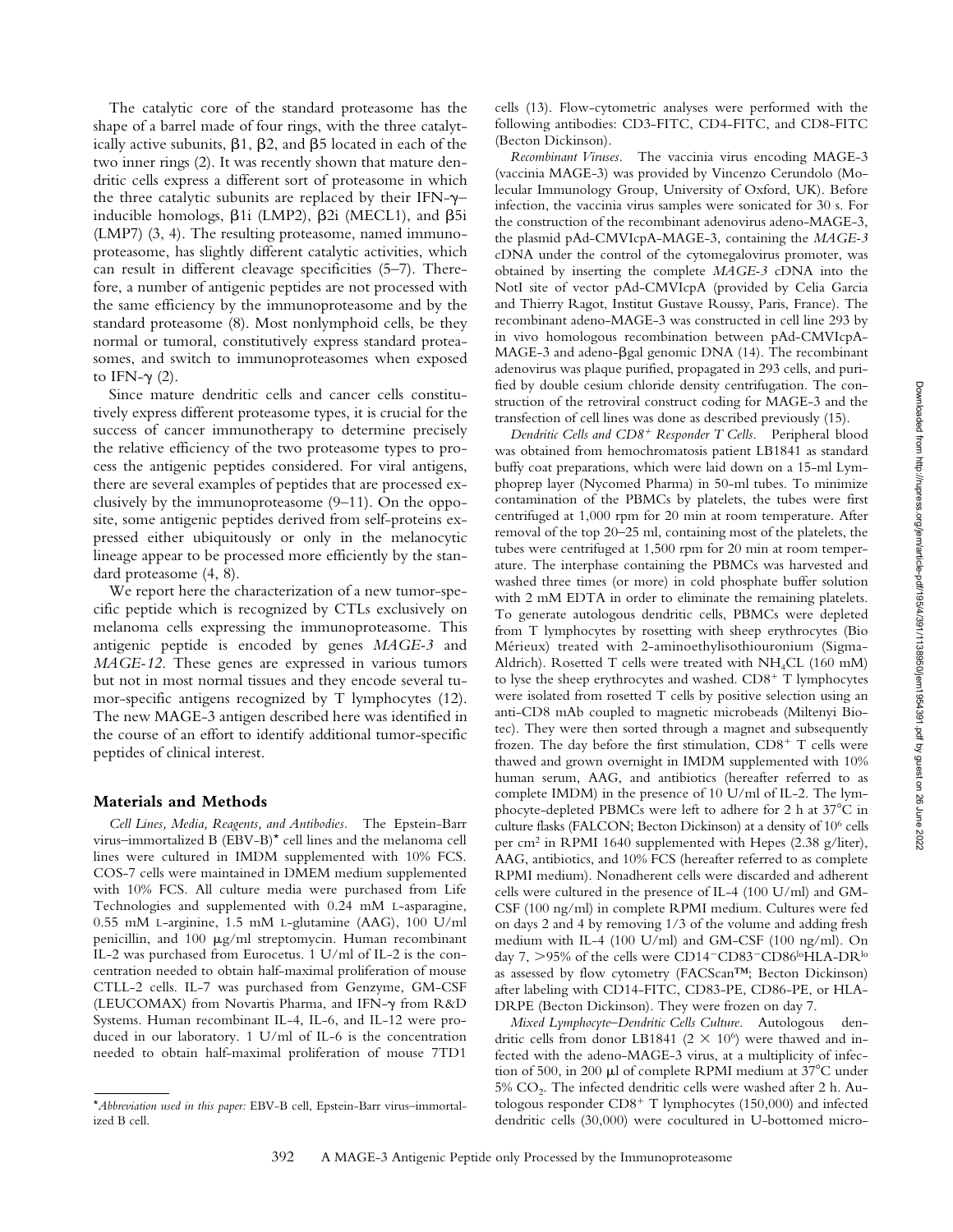wells in 200  $\mu$ l of complete IMDM in the presence of IL-6 (1,000 U/ml) and IL-12 (10 ng/ml). The  $CD8$ <sup>+</sup> lymphocytes were stimulated once per week with autologous dendritic cells freshly infected with the adeno-MAGE-3 virus, and grown in complete IMDM supplemented with IL-2 (10 U/ml) and IL-7 (5 ng/ml).

*Cytotoxicity Assay.* To test the MAGE-3 reactivity of the microcultures, autologous EBV-B cells were infected for 2 h with either the parental vaccinia virus or the vaccinia MAGE-3 construct using a multiplicity of infection of 20. The infected target cells were then labeled with 100  $\mu$ Ci of Na(<sup>51</sup>Cr)O<sub>4</sub> for 1 h, washed, and added to the responder cells. Unlabeled K562 cells were also added (5  $\times$  10<sup>4</sup> per V-bottomed microwell) to block natural killer activity. The individual microcultures were tested in duplicate on each target at an effector/target ratio of  $\sim$ 40:1. Chromium release was measured after incubation at  $37^{\circ}$ C for 4 h. To test the lytic activity of CTL 52, no unlabeled K562 cells were added during the assay. The melanoma cell lines were treated or not with 100 U/ml of IFN- $\gamma$  for 48 h and labeled with  $Na<sup>(51</sup>Cr)O<sub>4</sub>$  as described above.

*Isolation of CTL Clones Specific for MAGE-3.* 1 microculture containing cells with anti–MAGE-3 reactivity was cloned by limiting dilution in 96-well plates using irradiated autologous EBV-B cells transduced with a retrovirus coding for MAGE-3 as stimulating cells (5,000–15,000 cells per well), and irradiated allogeneic LG2-EBV as feeder cells (5,000–15,000 cells per well), in the presence of IL-2 (50 U/ml). CTL clones were maintained in culture in 24-well plates by weekly restimulation with either autologous EBV-B cells transduced with a retrovirus coding for MAGE-3 (10<sup>5</sup> cells) or purified PHA (0.5  $\mu$ g/ml) (HA 16; Murex Biotech) in complete IMDM supplemented with 50 U/ml IL-2, in the presence of allogeneic LG2-EBV as feeder cells  $(10<sup>6</sup>$  cells).

*Transfection of COS-7 Cells and TNF Assay.* COS-7 cells (1.5  $\times$  $10<sup>4</sup>$ ) were distributed in microwells and cotransfected using 1  $\mu$ l of LIPOFECTAMINE (Life Technologies) with the indicated cDNAs cloned into expression plasmids that multiply episomally in COS-7 cells (16). The *MAGE-1*, *3*, *4*, *8*, *9*, *10*, *11*, and *12* cDNAs were inserted into pcDNAI/Amp (Invitrogen). The *MAGE-2* and *6* cDNAs were inserted into pcDSR-α (17). The *HLA-B\*4001* cDNA was inserted into pcDNA3 (Invitrogen). The HLA coding sequences were isolated from various individuals and were also inserted into pcDNA3. The COS-7 cells were incubated for 24 h at  $37^{\circ}$ C and 8% CO<sub>2</sub>. Transfectants were tested for their ability to stimulate the production of TNF by CTL 52. Briefly, 2,500 CTLs were added to the transfectants, in a total volume of 100  $\mu$ l of complete IMDM containing 25 U/ml of IL-2. After 24 h, the supernatant was collected and its TNF content was determined by testing its cytotoxic effect on WEHI-164 clone 13 cells in a MTT colorimetric assay (18–20).

*Site-directed Mutagenesis of 5i.* In vitro–directed mutagenesis was performed on the  $\beta$ 5i cDNA cloned into vector pEF-BOSpuro (PL3) with the Gene editor in vitro site–directed mutagenesis kit (Promega) using the mutagenesis primer 5'-P-GC-CCATGGCGCCACCACGCTC-3' and the top strand selection primer. The mutation (G instead of A) introduced in the primer changes a Threonine into an Alanine at position 73 of the fulllength  $\beta$ 5i.E2 protein (i.e., position 1 of the mature protein) (21, 22).

*Transfection of 293-EBNA Cells and IFN- Assay.* Human 293-EBNA cells (15,000) were transiently transfected in microwells with 150 ng of cDNA and 1.3  $\mu$ l of LIPOFECTAMINE.  $\beta$ 1i was cloned in expression vector pcDNA3 (Invitrogen),  $\beta$ 2i in pEF/myc/cyto (Invitrogen),  $\beta$ 5i, and mutated  $\beta$ 5i in pEF-

BOSpuro (PL3) (4, 23). cDNAs coding for MAGE-3, HLA- $B*4001$ ,  $\beta$ 1i,  $\beta$ 2i,  $\beta$ 5i, or mutated  $\beta$ 5i were added in different combinations in the DNA mix at 30 ng each, and  $\beta$  galactosidase  $(\beta$  Gal) was added to reach a total of 150 ng. 2 d after transfection, 7,000 cells of CTL 52 were added to the transfected cells. IFN- $\gamma$  production was measured by ELISA after 20 h of coculture. SK28-MEL were treated with IFN- $\gamma$  (100 UI/ml) for 48 h where indicated.

*Determination of the Antigenic Peptide.* Peptides were synthesized on solid phase using  $F$ -moc for transient  $NH<sub>2</sub>$ -terminal protection and were characterized using mass spectrometry. All peptides were  $>90\%$  pure, as indicated by analytical HPLC. Lyophilized peptides were dissolved at 2 mg/ml in 10 mM acetic acid and 10% DMSO, and stored at  $-20^{\circ}$ C. The first screening was performed with autologous EBV-B cells incubated with peptides at a concentration of 1  $\mu$ g/ml, and tested for recognition by CTL 52 at an effector/target ratio of 5:1.

*Purification and Quantification of 20S Proteasomes.* Frozen pellets of LB1751 cells and of LB1751 cells treated with IFN- $\gamma$  for 10 d (100 U/ml) were lysed on ice in Tris 25 mM NaCl 50 mM,  $pH = 7.5$ , and homogenized in a Dounce homogenizer. Unsolubilized material was removed by centrifugation at 40,000 *g*. Proteasomes were purified from cleared supernatants by immunoaffinity chromatography on MCP21 (a mAb directed against subunit a2, ECACC96030418) covalently linked to CNBr-activated 4B sepharose beads (Amersham Pharmacia Biotech) as described previously (24). The purity of the proteasome was checked by SDS-PAGE and was  $>95\%$ . Purified proteasomes were quantified with a BCA Protein Assay (Pierce Chemical Co.). A second quantification was performed by a sandwich ELISA: 96-well microtiter plates (Nunc-Immuno Plate and Maxi-Sorp; Life Technologies) were coated with the MCP-21 (5  $\mu$ g/ ml) by overnight incubation at  $4^{\circ}$ C in 100  $\mu$ l of PBS. Plates were then washed three times with PBS containing 0.1% Tween 20 (PBS-T), blocked with PBS containing 2% BSA for 1 h at room temperature, and washed again three times with PBS-T. 100  $\mu$ l of serial dilutions of purified proteasomes were added to the plates and incubated for 2 h at room temperature. After this incubation step, the plates were washed three times with PBS-T and incubated with a rabbit antiserum (1  $\mu$ g/ml) raised against human proteasome for 1 h at room temperature. Subsequently, plates were washed three times and incubated with 50  $\mu$ l of AP-labeled goat anti–rabbit (1:1,000) (Southern Biotechnology Associates) for another 1 h at room temperature. Enzymatic reactions were performed at room temperature by adding p-nitrophenyl phosphate (Sigma-Aldrich). Color development was measured at 405 nm in a microplate reader. Quantification of proteasomes was performed in triplicates. Concentration was determined by regression analysis based on a reference preparation of standard proteasome from human erythrocytes.

*Digestion of Synthetic Precursor Peptide and CTL Assay.* 5  $\mu$ g of 19-amino-acid-long precursor peptide LSRKVAELVHFLLL-KYRAR were incubated with  $4 \mu g$  of either standard or immunoproteasomes at  $37^{\circ}$ C in 86  $\mu$ l of Tris buffer (25 mM, pH 7.6). At different incubation times (0, 30, 60, 120 min), an aliquot (20  $\mu$ ) corresponding to the digestion of 1.25  $\mu$ g precursor peptide with 1  $\mu$ g of proteasomes was removed from the digestion mixture and the reaction stopped by addition of 2  $\mu$ l of 10% trifluoroacetic acid. Aliquots were then lyophilized and stored at  $-20^{\circ}$ C. Lyophilized digests were resuspended in 12  $\mu$ l of cold PBS. 5  $\mu$ l were diluted to 155  $\mu$ l in X-vivo 10 medium and 50  $\mu$ l of this dilution were pulsed in triplicates on 30,000 LB1841 EBV-B cells distributed in microculture plates. CTL 52 was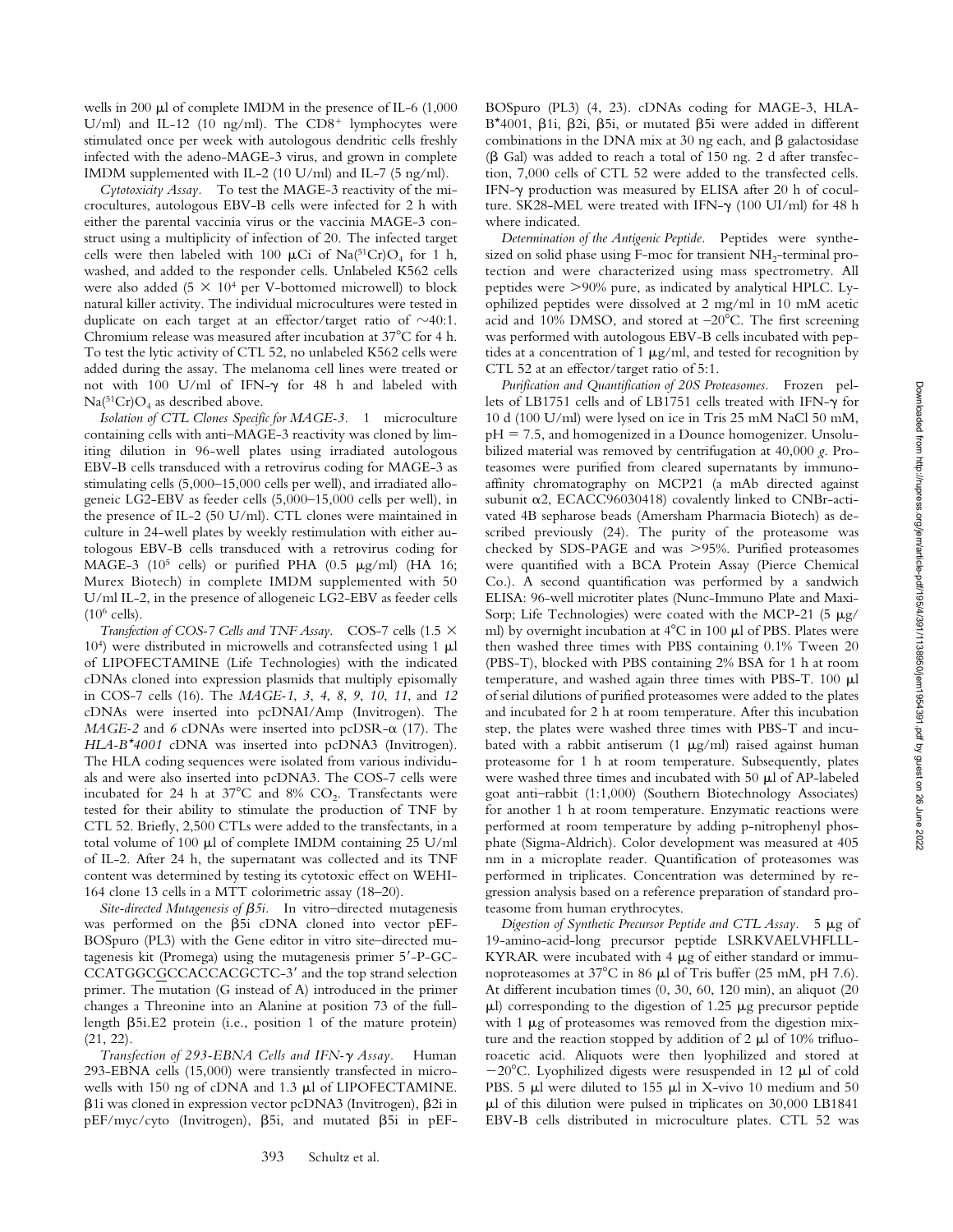added (6,000 cells per well) with IL-2 (25 U/ ml) in a final volume of 150  $\mu$ l of X-vivo 10 medium. The supernatants were collected after 20 h and their IFN- $\gamma$  content was measured by ELISA using reagents from Biosource.

*Mass Spectrometry.* Digestions were performed with 20  $\mu$ g of the long precursor peptide and  $4 \mu$ g of either standard or immunoproteasomes at  $37^{\circ}$ C in 86 µl of Tris buffer (25 mM, pH 7.6). At different incubation times (0, 30, 60, 120 min), an aliquot (20  $\mu$ l) corresponding to the digestion of 5  $\mu$ g precursor peptide with  $1 \mu$ g of proteasomes was removed from the digestion mixture and the reaction stopped by addition of 2  $\mu$ l of 10% trifluoroacetic acid. Aliquots were then lyophilized and stored at  $-20^{\circ}$ C. Lyophilized digests were resuspended in 12  $\mu$ l of cold PBS. 5  $\mu$ l were used for mass spectrometric analysis. Peptides were separated on a Pepmap<sup>TM</sup> LC Packings C18 column (1 mm  $\times$  10 cm) at a flow rate of 40  $\mu$ l/min. The separation was achieved with a gradient elution of 5–55% B for 45 min (A is 5/95/0.05 CH3CN/H2O/HCOOH, B is 50/50/0.05 CH3CN/H2O/ HCOOH vol/vol/vol). Mass spectrometric analyses were performed on a TSQ 700 triple quadrupole (Finnigan Mat) equipped with an electrospray source. Mass spectra were obtained by scanning the range of masses corresponding to *m/z* between 200 and 1,950 every 3 s. Peptide quantitation was obtained from the peak height of a given mass/charge ratio in Reconstructed Ion Current analysis, using an internal calibrating peptide. Results are reported as relative intensities, corresponding to the measured intensity of each fragment corrected for the measured intensity of the precursor peptide at  $t = 0$ .

# **Results**

Dendritic cells obtained from donor LB1841 were infected with a recombinant adenovirus containing the entire MAGE-3 coding sequence (adeno-MAGE-3). 96 microcultures were set up with  $3 \times 10^4$  of these stimulator dendritic cells and  $1.5 \times 10^5$  autologous CD8<sup>+</sup> T cells, in the presence of IL-6 and IL-12. The T cells were restimulated



**Figure 1.** Lysis by CTL 52 of autologous EBV-B cells infected with vaccinia-MAGE-3. LB1841-EBV-B cells were infected for 2 h with either vaccinia-MAGE-3 or parental vaccinia at a multiplicity of infection of 20. The infected EBV-B cells and K 562 cells were 51Cr-labeled for 1 h, and incubated with the CTL clone at the indicated effector-to-target ratios. Chromium release was measured after 4 h.

weekly with autologous dendritic cells infected with adeno-MAGE-3, in the presence of IL-2 and IL-7. They were tested on day 28 for their lytic activity on autologous EBV-B cells infected with a vaccinia virus encoding MAGE-3 (vaccinia-MAGE-3). A vaccinia recombinant virus was used to avoid detecting CTLs directed against adenoviral antigens. As a negative control, we used EBV-B cells infected with the parental vaccinia virus.

5 microcultures displaying anti–MAGE-3 reactivity were obtained. Microculture F7 was cloned by limiting dilution in the presence of IL-2, irradiated allogeneic EBV-B cells as feeder cells and irradiated autologous EBV-B cells transduced with a retrovirus coding for MAGE-3 as stimulator cells. Several CTL clones displaying anti-MAGE-3 reactivity were isolated, such as CTL clone LB 1841 526/F7.52 hereafter referred to as CTL 52. This CD3<sup>+</sup> CD8<sup>+</sup> CD4<sup>-</sup> clone lysed autologous EBV-B cells infected with vaccinia-MAGE-3 but neither EBV-B cells infected with the parental vaccinia virus nor K562 cells (Fig. 1).

*A New MAGE-3 Antigenic Peptide Presented by HLA-B\*4001.* Donor LB1841 was serologically typed HLA-A3, B35, B60, Cw3, and Cw4. Genetic typing for the HLA-B loci revealed that B60 corresponds to B\*4001. To identify the HLA molecule that presents the MAGE-3 peptide recognized by CTL 52, COS-7 cells were transiently transfected with the *MAGE-3* cDNA together with each of the cDNAs encoding these HLA molecules. Transfected cells were subsequently tested for recognition by CTL 52. Only these cells that were transfected with both *MAGE-3* and *HLA-B*\**4001* stimulated CTL 52 to produce TNF above the level obtained by transfecting only *MAGE-3* (Fig. 2).



**Figure 2.** The MAGE-3 antigenic peptide is presented by HLA-B40 molecules. Monkey COS-7 cells were transiently transfected with a *MAGE-3* cDNA and each of the cDNAs coding for putative HLA-presenting molecules. Transfections were performed in microwells with 15,000 COS-7 cells, 50 ng of each cDNA and 1  $\mu$ l of LIPO-FECTAMINE. 1 d after transfection, 2,500 cells of CTL 52 were added to the transfected cells. TNF production was measured after overnight coculture by testing the toxicity of the supernatants for TNF-sensitive WEHI-164 clone 13 cells.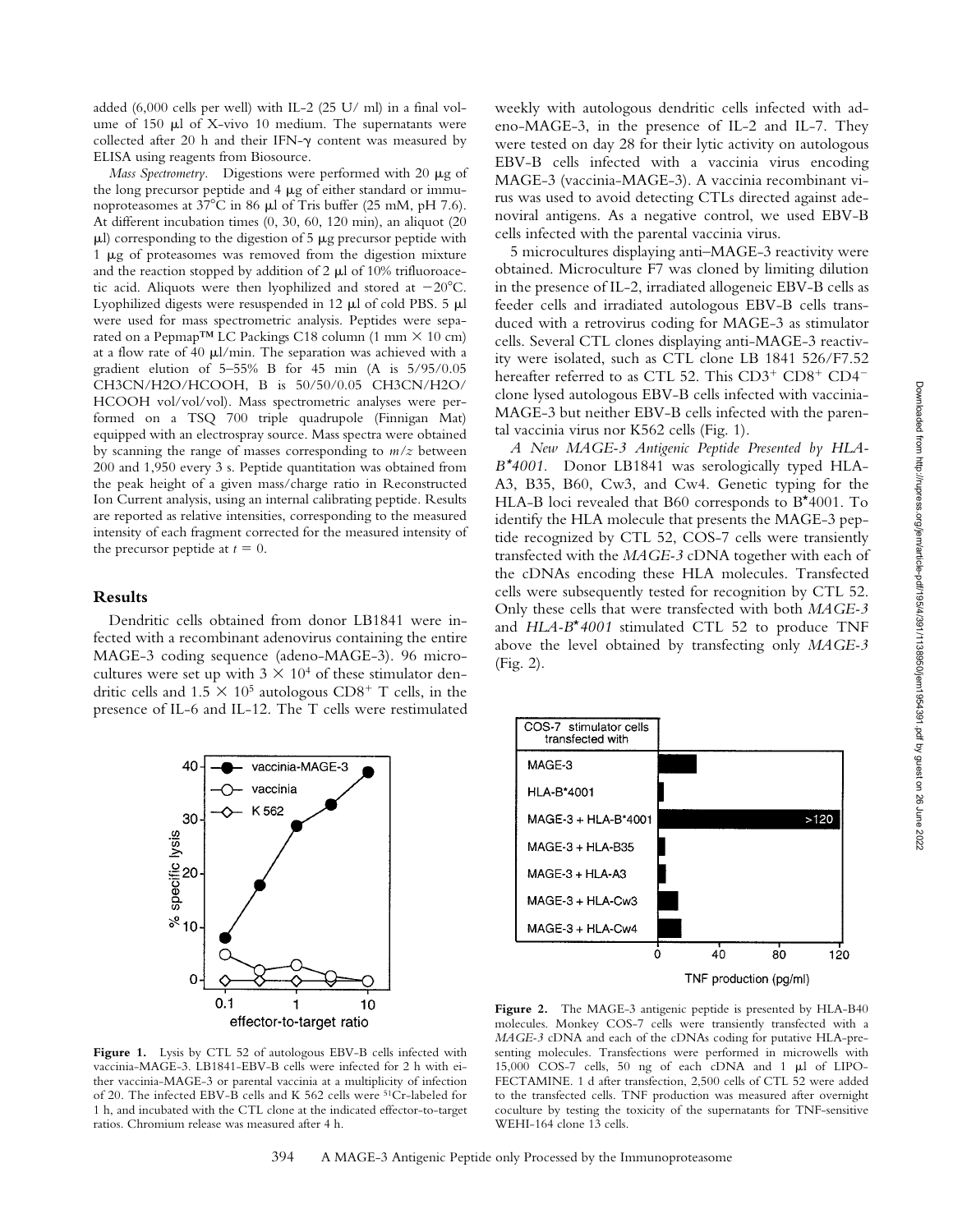To determine whether the peptide recognized by CTL 52 is also encoded by other *MAGE* genes, COS-7 cells were transiently transfected with an HLA-B\*4001 cDNA together with cDNAs corresponding to other genes of the *MAGE-A* family that are expressed in tumors (25). We observed that cells transfected with *MAGE-12* were also recognized by CTL 52 (Fig. 3).

*Identification of the Antigenic Peptide.* To identify the antigenic peptide recognized by CTL 52 on HLA-B40 molecules, a set of MAGE-3 peptides was screened. These 16 amino-acid long peptides overlapped by 12 residues and covered the entire MAGE-3 protein sequence. Autologous EBV-B cells were incubated with each of these peptides at a concentration of 1  $\mu$ g/ml and tested for lysis by CTL 52. 36% of lysis was observed with cells pulsed with peptide AALSRKVAELVHFLLL compared with  $\leq 7\%$  using the other peptides. Nonapeptide AELVHFLLL (MAGE-3<sub>114-122</sub>) and MAGE-12 $_{114-122}$ ), which corresponds to the COOHterminal part of this peptide, contains the consensus anchor motif for HLA-B40 (B60), namely E in position 2 and L in position 9 (26). It produced half-maximal lysis of the pulsed target cells at a concentration of  $\leq 1$  nM (Fig. 4). Octapeptide AELVHFLL was not recognized by the CTL (data not shown).

*Lysis of HLA-B40-positive Tumor Cell Lines Expressing MAGE-3.* 3 melanoma cell lines that were obtained from HLA-B40 patients and that expressed MAGE-3 were tested for their recognition by CTL 52 in a chromium release assay. None of them was lysed. However, all these



**Figure 3.** The peptide recognized by CTL 52 is encoded by *MAGE-3* and *MAGE-12*. Monkey COS-7 cells were transiently transfected with an *HLA-B*\**4001* cDNA and each of the *MAGE-A* cDNAs. Transfections were performed in microwells with 15,000 COS-7 cells, 50 ng of each cDNA and 1 µl of LIPOFECTAMINE. 1 d after transfection, 2,000 cells of CTL 52 were added to the transfected cells. TNF production was measured after overnight coculture by testing the toxicity of the supernatants for TNF-sensitive WEHI-164 clone 13 cells.

cells were lysed after treatment with IFN- $\gamma$  during 48 h before the test (Fig. 5). The three melanoma lines were well recognized, even in the absence of IFN- $\gamma$  treatment, when they were pulsed with peptide AELVHFLLL, indicating that HLA-B40 molecules were present and that the effect of IFN- $\gamma$  did not simply result from their induction. We also observed that the IFN- $\gamma$  treatment did not increase the level of expression of *MAGE-3*, as measured by semiquantitative RT-PCR (data not shown).

*The Production of the MAGE-3 Antigenic Peptide Requires the Immunoproteasomes.* The effect of IFN- $\gamma$  on the recognition of the B40 cell lines suggested that the immunoproteasome was required for the production of the MAGE-3.B40 antigen. To prove this, we transfected 293-EBNA cells with low amounts of *MAGE-3* and *HLA-B40* cDNAs, together with the cDNAs coding for immunoproteasome subunits  $\beta$ 1i,  $\beta$ 2i, and  $\beta$ 5i. In the absence of those subunits, there was no recognition of the transfected cells by CTL 52. The cotransfection of  $\beta$ 5i was sufficient to allow recognition of the transfected cells, whereas the transfection of  $\beta$ 1i and  $\beta$ 2i had no effect (Fig. 6). Transfection of the three immunoproteasome subunits together did not result in a better recognition of the cells than transfection of  $\beta$ 5i alone. Cells transfected with a mutated form of  $\beta$ 5i lacking the threonine of the catalytic site were unable to activate CTL 52, indicating that the catalytic activity of  $\beta$ 5i is required for the production of the antigenic peptide.

To study further the mechanisms leading to the difference in the production of the antigenic peptide by the two types of proteasome, we compared the results of the digestion of a long precursor peptide by either immunoproteasomes or standard proteasomes, which were purified from melanoma cells treated or not with IFN- $\gamma$ , respectively. The presence of subunits  $\beta$ 1i,  $\beta$ 2i, and  $\beta$ 5i in the immunoproteasome preparation and their almost complete absence in the standard proteasome batch were confirmed by im-



**Figure 4.** Titration of peptide AELVHFLLL. LB1841-EBV-B cells were 51Cr-labeled and incubated for 30 min with threefold dilutions of the synthetic peptide. Autologous CTL 52 was subsequently added at an effector/target ratio of 5:1. Chromium release was measured 4 h later. The concentrations indicated in the figure correspond to the concentrations during the 4-h incubation.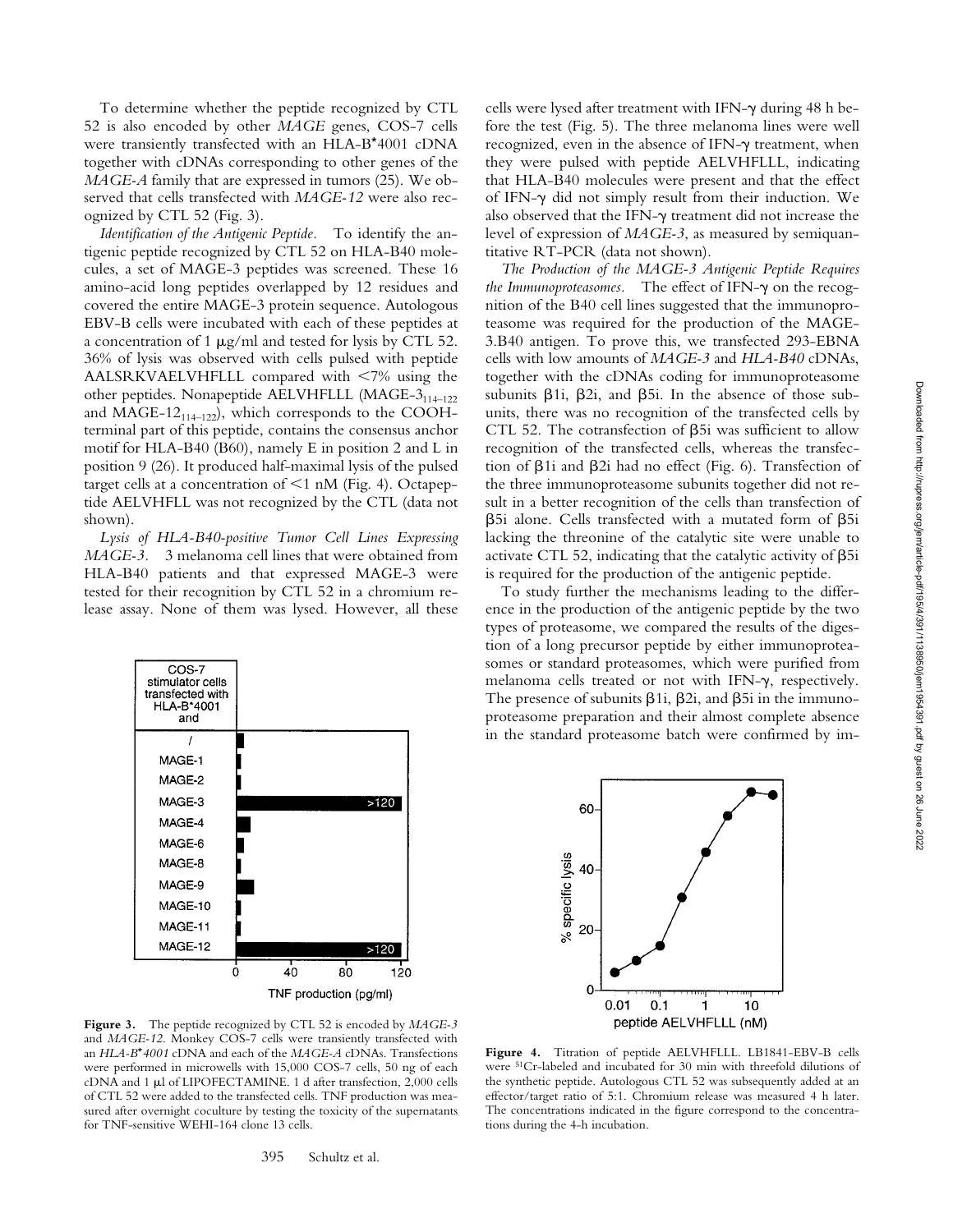

SK31-MEL

CP50-MEL

digests were analyzed by mass spectrometry. The cleavage products obtained after digestion of  $5 \mu g$  of peptide were separated by reverse-phase HPLC, identified, and quanti-



munoblotting (data not shown). The precursor peptide was 19-residue long, corresponding to position 109–127 of the MAGE-3 protein, encompassing antigenic peptide  $_{114}$ AELVHFLLL<sub>122</sub> and its natural flanking residues. Digests obtained after different incubation times were pulsed onto HLA-B40-positive cells and tested for recognition by CTL 52. In accordance with our previous data, the digests obtained with immunoproteasomes stimulated CTL 52 much

3

30

 $0.3$ 

SK28-MEL

30  $0.3$   $+$  IFN  $\gamma$ 

no IFN γ

no peptide

 $O +$  peptide

60

20 ್

O

 $0.3$ 

specific lysis 40 HLA-B40

LB43-MEL

30 0.3

3

+ IFN  $\gamma$ 

no IFN γ

Figure 6. Recognition by CTL 52 of cells transfected with cDNAs coding for MAGE-3, HLA-B40, and the subunits of the immunoproteasome. Human 293-EBNA cells (15,000) were transiently transfected in microwells with 150 ng of cDNA in the presence of 1.3  $\mu$ l of LIPO-FECTAMINE. cDNAs coding for MAGE-3, HLA-B40,  $\beta$ 1i,  $\beta$ 2i,  $\beta$ 5i, or mutated  $\beta$ 5i were added in different combinations in the DNA mix at 30 ng each, and cDNA coding for  $\beta$  galactosidase ( $\beta$  Gal) was added to reach a total of 150 ng. 2 d after transfection, 7,000 cells of CTL 52 were added to the transfected cells. IFN- $\gamma$  production was measured by ELISA after 20 h of coculture. The results shown represent the average and SD of triplicate cocultures. SK28-MEL were treated with IFN- $\gamma$  (100 UI/ ml) for 48 h where indicated.

immunoproteasomes Production of IFN gamma (pg/ml) standard proteasomes Г 1200 800 400  $\mathbf 0$  $\mathbf 0$ 30 60 120 Digestion time (min)

Figure 7. Recognition by CTL 52 of peptide digests performed with purified proteasomes. A 19 amino acid-long precursor peptide, 109LSRKVAELVHFLLLKYRAR<sub>127</sub>, encompassing antigenic peptide 114AELVHFLLL<sub>122</sub>, was digested in vitro with different proteasome preparations. Immunoproteasomes were purified from LB1751-MEL melanoma cells treated for 10 d with IFN- $\gamma$  (100 U/ml), and standard proteasomes were obtained from untreated LB1751-MEL cells. Digestions were performed with 1  $\mu$ g of proteasomes and 1.25  $\mu$ g of the precursor peptide. One-seventh of the digests was pulsed for 1 h on 30,000 LB1841-EBV-B cells, which were then cocultured with autologous CTLs 52 (6,000 cells per well). IFN- $\gamma$  production was measured by ELISA after overnight coculture. The results shown represent the averages and standard deviations of triplicate cultures.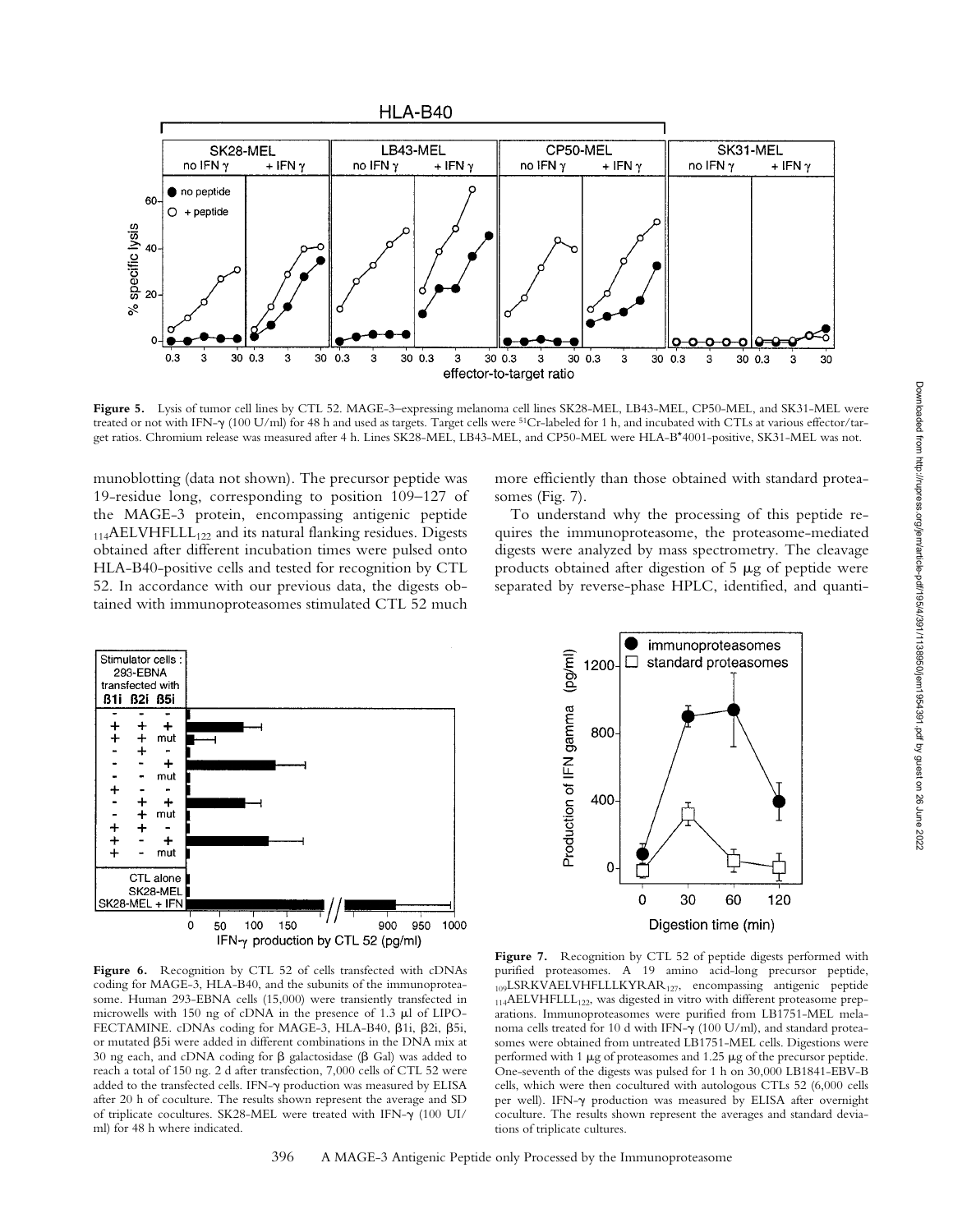fied by online electrospray ionization/mass spectrometry. The kinetics of degradation of the precursor peptide indicated that the overall activity of both proteasome preparations was similar (Fig. 8 A). The fragments resulting from a single cleavage at the exact  $NH<sub>2</sub>$  terminus or at the exact COOH terminus of antigenic peptide  $_{114}$ AELVHFLLL<sub>122</sub> were more abundant after digestion with immunoproteasomes (Fig. 8 B and C). The final antigenic peptide was also present in the digests and was much more abundant after digestion with immunoproteasomes (Fig. 8 D). In contrast, standard proteasomes were more active than immunoproteasomes to cleave within the antigenic peptide, after Leu<sub>120</sub> and Phe<sub>119</sub> (Fig. 8 E and F). This internal cleavage could explain why the standard proteasome produces less of the antigenic peptide.

## **Discussion**

Although a number of antigenic peptides of viral origin were shown to require the immunoproteasome for their processing, the nonviral class I antigenic peptides studied so



Figure 8. Mass spectrometric analyses of the fragments observed after proteasome digestion of a MAGE-3 precursor peptide. The cleavage products obtained after digestion of the precursor peptide with either proteasome type were separated by reverse-phase HPLC, identified, and quantified by online electrospray ionization/mass spectrometry. The kinetics shown represent the disappearance of the precursor peptide (A) and the appearance of the main fragments, including fragments with the proper  $NH<sub>2</sub>$  terminus (B), with the proper COOH terminus (C), the final antigenic peptide (D), and shorter fragments resulting from internal cleavages (E and F).

far are either poorly processed by the immunoproteasome or processed with the same efficiency by the two proteasome types (8). We previously showed that an antigenic peptide derived from ubiquitous protein RU1 and an antigenic peptide from melanocytic differentiation protein Melan- $A/M^{MART1}$  are not processed efficiently by the immunoproteasome (4). A tumor-specific antigenic peptide derived from the NY-ESO1 protein was shown by Chen et al. to be processed equally by the two proteasome types (27). The MAGE-3.B40 antigen we describe here is the first example of a tumor-specific antigen that is exclusively presented by cells carrying immunoproteasomes.

The fact that this is the first tumor antigenic peptide shown to be more efficiently processed by the immunoproteasome could result from the approach that was used to isolate the CTLs. The classical way to derive antitumor CTLs is to stimulate lymphocytes from cancer patients with autologous tumor cells, which usually do not express immunoproteasomes. This procedure clearly favors the isolation of CTLs directed against peptides that are processed efficiently by the standard proteasome. In this study we have used a different procedure, which is based on the stimulation of lymphocytes with autologous dendritic cells infected with a MAGE-3 recombinant virus. Since dendritic cells express immunoproteasomes (3), this protocol should favor the induction of CTLs directed against peptides processed efficiently by the immunoproteasome.

From the mass spectrometric analysis of our peptide digests, it appears that the major reason why the immunoproteasome processes the MAGE-3 antigenic peptide much more efficiently than the standard proteasome is that, as opposed to the latter, it does not destroy the antigenic peptide by cleaving after  $Phe_{119}$  and Leu<sub>120</sub>. These two residues are followed by two hydrophobic residues. Interestingly, the presence of hydrophobic residues immediately downstream from a cleavage site was recently suggested to impair cleavage by the immunoproteasome but not by the standard proteasome (5). This could explain the difference of efficiency of the two proteasome types to destroy the MAGE-3 antigenic peptide by internal cleavage. The cleavage after the COOH terminus of the antigenic peptide, on the other hand, is performed efficiently by the immunoproteasome, even though it occurs after a leucine like the internal cleavage. This further confirms the importance of the context in determining the efficiency of a given cleavage.

Remarkably, the replacement of only the  $\beta$ 5 subunit of the standard proteasome by  $\beta$ 5i is sufficient for efficient processing of the MAGE-3 antigenic peptide. A simple explanation for the reduced internal cleavage of this peptide by the immunoproteasome would be that this cleavage is performed by subunit  $\beta$ 5 and not by  $\beta$ 5i. The incorporation of  $\beta$ 5i, catalytically active or not, would then be sufficient to prevent the destructive cleavage, as suggested for an influenza peptide (21). This scenario is not supported by our finding that the incorporation of a mutated catalytically inactive  $\beta$ 5i subunit does not allow the processing of the antigenic peptide. Although it does not exclude that  $\beta$ 5i prevents the internal cleavage, this result indicates that the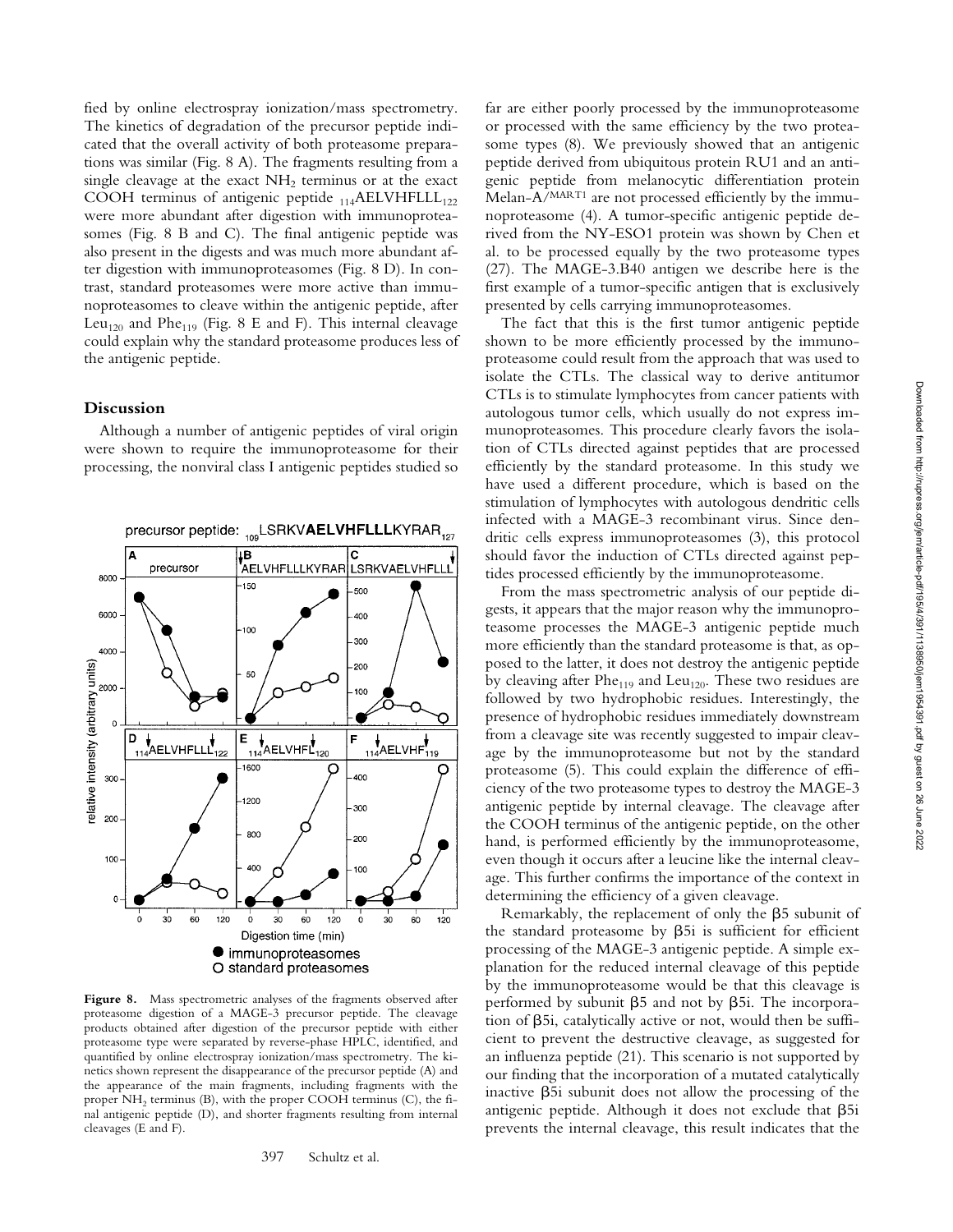catalytic activity of  $\beta$ 5i is required for the production of the MAGE-3 antigenic peptide. Our data also differ from those described for an Hepatitis B virus peptide, whose processing was recently found to require the presence of the three immunoproteasome subunits, although the catalytic activity of  $\beta$ 5i was not necessary (22).

The fact that the processing of the MAGE-3.B40 antigen requires only the incorporation of  $\beta$ 5i and not the other subunits of the immunoproteasome is unusual, as a similar situation has only been observed for two viral antigens (21, 28).  $\beta$ 5i is the only immunoproteasome subunit that can be incorporated into the proteasome in the absence of the two others, leading to the formation of proteasomes containing  $\beta$ 1,  $\beta$ 2, and  $\beta$ 5i (29). Such proteasomes were isolated recently from rat skeletal muscles (30), and they might be induced by TNF- $\beta$  in human endothelial cells (31, 32). We also found some  $\beta$ 5i in a renal cell carcinoma line in the absence of IFN- $\gamma$  (data not shown). The function of such proteasomes is unclear, but our results suggest that their presence could increase or at least modify the repertoire of antigenic peptides presented at the cell surface.

Given the  $\beta$ 5*i* requirement for the processing of the MAGE-3 antigen in human melanoma cells, it is surprising that the antigen can be processed and presented by transfected COS cells, as we observed in Figs. 2 and 3. Although we have not checked the proteasome type present in COS cells, these monkey cells most likely contain standard proteasomes as they are not of lymphoid origin and were not exposed to IFN- $\gamma$ . Their capacity to process the MAGE-3.B40 antigen might result from the high expression levels achieved after transient transfection of expression vectors that multiply episomally in COS cells (16). High levels of expression of the MAGE-3 protein could offset the low processing efficiency of the standard proteasome and allow for sufficient amounts of peptide to be presented to the CTL clone. This would be consistent with the report of Gileadi et al., showing that the lack of processing of an influenza epitope by the standard proteasome can be overcome by increasing the turnover of the parental protein (21).

Whereas it is widely accepted that the proteasome is required for the production of the COOH terminus of most peptides, there is increasing evidence that the  $NH<sub>2</sub>$ terminal cleavage can be performed by other peptidases, the nature of which is under investigation (33, 34). Such NH2-terminal trimming by distinct peptidases is probably not required for the processing of the MAGE-3 antigenic peptide, as we clearly detected fragments with the proper NH2 terminus within the digests obtained with immunoproteasomes.

The new MAGE-3 antigenic peptide is presented by HLA-B\*4001, a class I molecule expressed by 8% of Caucasians and 10% of Asians (35). Interestingly, this new antigenic peptide is not only encoded by *MAGE-3* but also by *MAGE-12.* These two genes are expressed in 76 and 62% of metastatic melanomas, respectively. The fact that the same peptide is encoded by two distinct genes should reduce the probability of emergence of tumor variants having lost expression of this antigen.

Vaccination strategies against cancer should take into account the differential processing of tumor antigens by the two proteasome types. Given the high expression of immunoproteasomes in mature dendritic cells, the MAGE-3 peptide described here should be efficiently produced by dendritic cells and, consequently, strong CTL responses should be obtained. Tumor cells, however, need to be exposed to IFN- $\gamma$  in order to express the immunoproteasome and present this antigen. CTLs against this antigen should therefore be useful only once an immune response has been initiated at the tumor site. Optimal vaccination strategies could combine the use of peptides more efficiently produced by the standard proteasome with peptides more efficiently produced by the immunoproteasome.

We thank Mrs. C. Wildmann and Dr. Y. Zhang for their precious assistance, and Dr. V. Stroobant for the synthesis of the peptides. We also thank Drs. J.-E. Gairin and B. Monsarrat (Institut de Pharmacologie et de Biologie Structurale, Toulouse, France) for their precious help in the analysis of mass spectrometry data, and Mrs. N. Krack for her help in the preparation of the manuscript.

E.S. Schultz was supported by a postdoctoral fellowship of the Deutsche Forschungsgemeinschaft, and J. Chapiro was supported by the Fonds National de la Recherche Scientifique (grant TELEVIE). V. Russo is supported by a grant of the Italian Association for Cancer Research. F. Levy is supported in part by the Swiss National Funds and the Cancer Research Institute. This work was supported by the Belgian Programme on Interuniversity Poles of Attraction initiated by the Belgian State, Prime Minister's Office, Science Policy Programing, and by grants from the Fonds J. Maisin (Belgium) and the Fédération Belge contre le Cancer (Belgium).

*Submitted: 26 November 2001 Accepted: 8 January 2002*

#### **References**

- 1. Marchand, M., V. Brichard, N. van Baren, and P.G. Coulie. 2001. Biological and clinical developments in melanoma vaccines. *Exp. Opin. Biol. Ther.* 1:497–510.
- 2. Rock, K.L., and A.L. Goldberg. 1999. Degradation of cell proteins and the generation of MHC class I-presented peptides. *Annu. Rev. Immunol.* 17:739–779.
- 3. Macagno, A., M. Gilliet, F. Sallusto, A. Lanzavecchia, F.O. Nestle, and M. Groettrup. 1999. Dendritic cells up-regulate immunoproteasomes and the proteasome regulator PA28 during maturation. *Eur. J. Immunol.* 29:4037–4042.
- 4. Morel, S., F. Lévy, O. Burlet-Schiltz, F. Brasseur, M. Probst-Kepper, A.-L. Peitrequin, B. Monsarrat, R. Van Velthoven, J.-C. Cerottini, T. Boon, et al. 2000. Processing of some antigens by the standard proteasome but not by the immunoproteasome results in poor presentation by dendritic cells. *Immunity.* 12:107–117.
- 5. Toes, R.E.M., A.K. Nussbaum, S. Degermann, M. Schirle, N.P.N. Emmerich, M. Kraft, C. Laplace, A. Zwinderman, T.P. Dick, J. Müller, et al. 2001. Discrete cleavage motifs of constitutive and immunoproteasomes revealed by quantitative analysis of cleavage products. *J. Exp. Med.* 194:1–12.
- 6. Driscoll, J., M. Brown, D. Finley, and J. Monaco. 1993. MHC-linked LMP gene products specifically alter peptidase activities of the proteasome. *Nature.* 365:262–264.
- 7. Kuckelkorn, U., S. Frentzel, R. Kraft, S. Kostka, M. Groet-